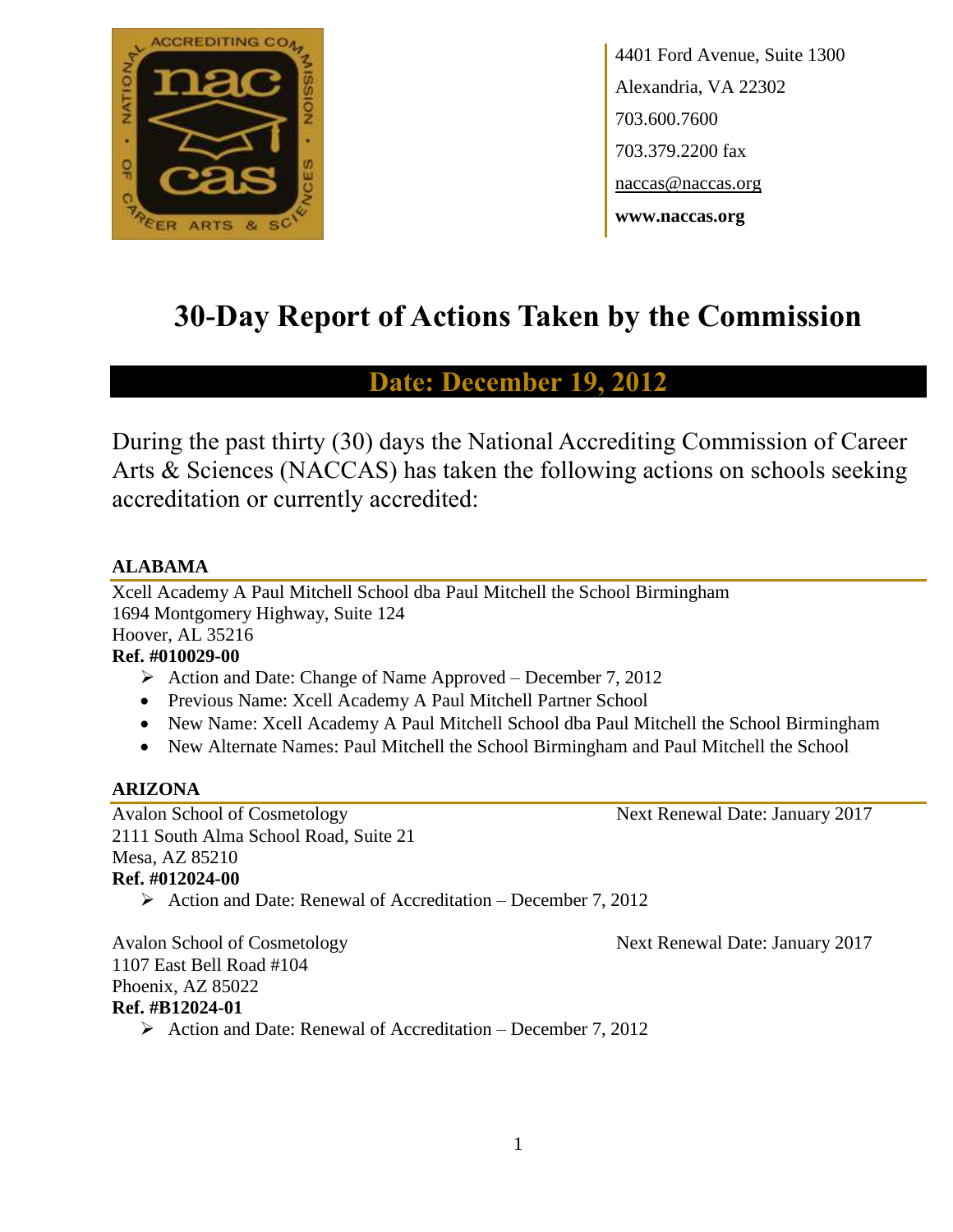Brillare Hairdressing Academy Next Renewal Date: January 2019 15147 North Scottsdale Road, Building H, Suite 300 Scottsdale, AZ 85254

### **Ref. #012048-00**

 $\triangleright$  Action and Date: Renewal of Accreditation and Change of Ownership Visit Acknowledged; Financial Monitoring Continued – December 7, 2012

Carsten Institute of Cosmetology Next Renewal Date: May 2016 3345 South Rural Road Tempe, AZ 85282

### **Ref. #012056-00**

 $\triangleright$  Action and Date: Renewal of Accreditation – December 7, 2012

Aveda Institute Tucson Next Renewal Date: January 2019

845 North Park Avenue, Suite #105

#### Tucson, AZ 85719 **Ref. #012066-00**

- $\triangleright$  Action and Date: Renewal of Accreditation with Addition of Program Approved December 7, 2012
- New Program: Esthiology Educator 500 Clock Hours

## **ARKANSAS**

Professional Cosmetology Education Center 460 North Washington Avenue El Dorado, AR 71730

### **Ref. #013013-00**

- Action and Date: Non-Substantive Change in Program Length Acknowledged November 26, 2012
- Previous Program Length: Cosmetology 50 Credits
- New Program Length: Cosmetology 1500 Clock Hours/Equivalent to 40 Academic Credits

Career Academy of Hair Design – Fayetteville @ Farmington 4310 West Martin Luther King Boulevard Fayetteville, AR 72701

### **Ref. #A13017-03**

 $\triangleright$  Action and Date: Provisional Additional Location Accreditation Granted with a Stipulation – December 7, 2012

### **CALIFORNIA**

Santa Clara Beauty College 2630 El Camino Real Santa Clara, CA 95051 **Ref. #I09090-00**  $\triangleright$  Action and Date: Addition of Program Approved – December 7, 2012

• New Program: Cosmetology Brush Up 400 Clock Hours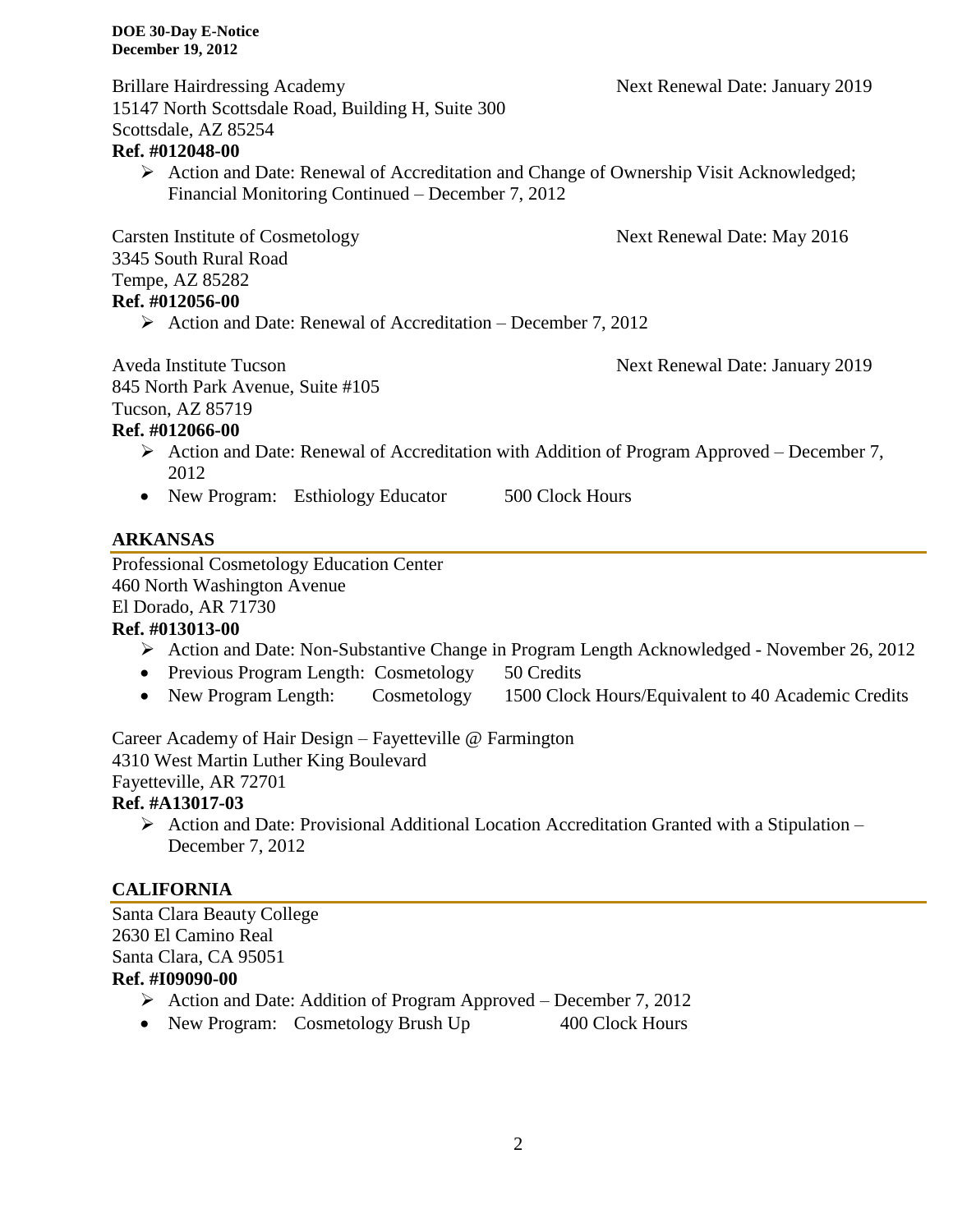Marinello School of Beauty 118 Plaza Drive West Covina, CA 91790

#### **Ref. #B14014-06**

- Action and Date: Non-Substantive Addition of Program Acknowledged December 7, 2012
- New Program: Barbering 1500 Clock Hours

Royale College of Beauty 27485 Commerce Center Drive Temecula, CA 92590 **Ref. #014307-00**

- $\triangleright$  Action and Date: Addition of Program Approved with Stipulations December 7, 2012
- New Program: Barber 1500 Clock Hours

100 Crescent Drive, Suite D Pleasant Hill, CA 94523 **Ref. #014367-00**

Paul Mitchell The School East Bay Next Renewal Date: January 2019

 $\triangleright$  Action and Date: Renewal of Accreditation – December 7, 2012

### **COLORADO**

Paul Mitchell The School – Colorado Springs 118 West Colorado Avenue Colorado Springs, CO 80903 **Ref. #015046-00**  $\triangleright$  Action and Date: Non-Substantive Addition of Program Acknowledged – December 13, 2012

- New Program: Instructor Mentor 4000 Clock Hours 2 years of occupational experience
	- in the field

### **CONNECTICUT**

International Institute of Cosmetology 632 Silas Deane Highway Wethersfield, CT 06109 **Ref. #016040-00**

 $\triangleright$  Action and Date: Non-Substantive Change of Ownership Acknowledged – December 10, 2012

| $\bullet$ | Previous Ownership:                         |      |        |
|-----------|---------------------------------------------|------|--------|
|           | International Institute of Cosmetology, LLC | 100% |        |
|           | Mr. Leonard Gugliotti                       |      | 33.34% |
|           | Ms. Carmine Gugliotti                       |      | 33.33% |
|           | Mr. Martin Gugliotti                        |      | 33.33% |
|           |                                             |      |        |
| $\bullet$ | New Ownership:                              |      |        |
|           | International Institute of Cosmetology, LLC | 100% |        |
|           | Mr. Leonard Gugliotti                       |      | 30.00% |
|           | Ms. Carnine Gugliotti                       |      | 30.00% |
|           | Mr. Martin Gugliotti                        |      | 30.00% |
|           | Mr. Damian Dugliotti                        |      | 10.00% |
|           |                                             |      |        |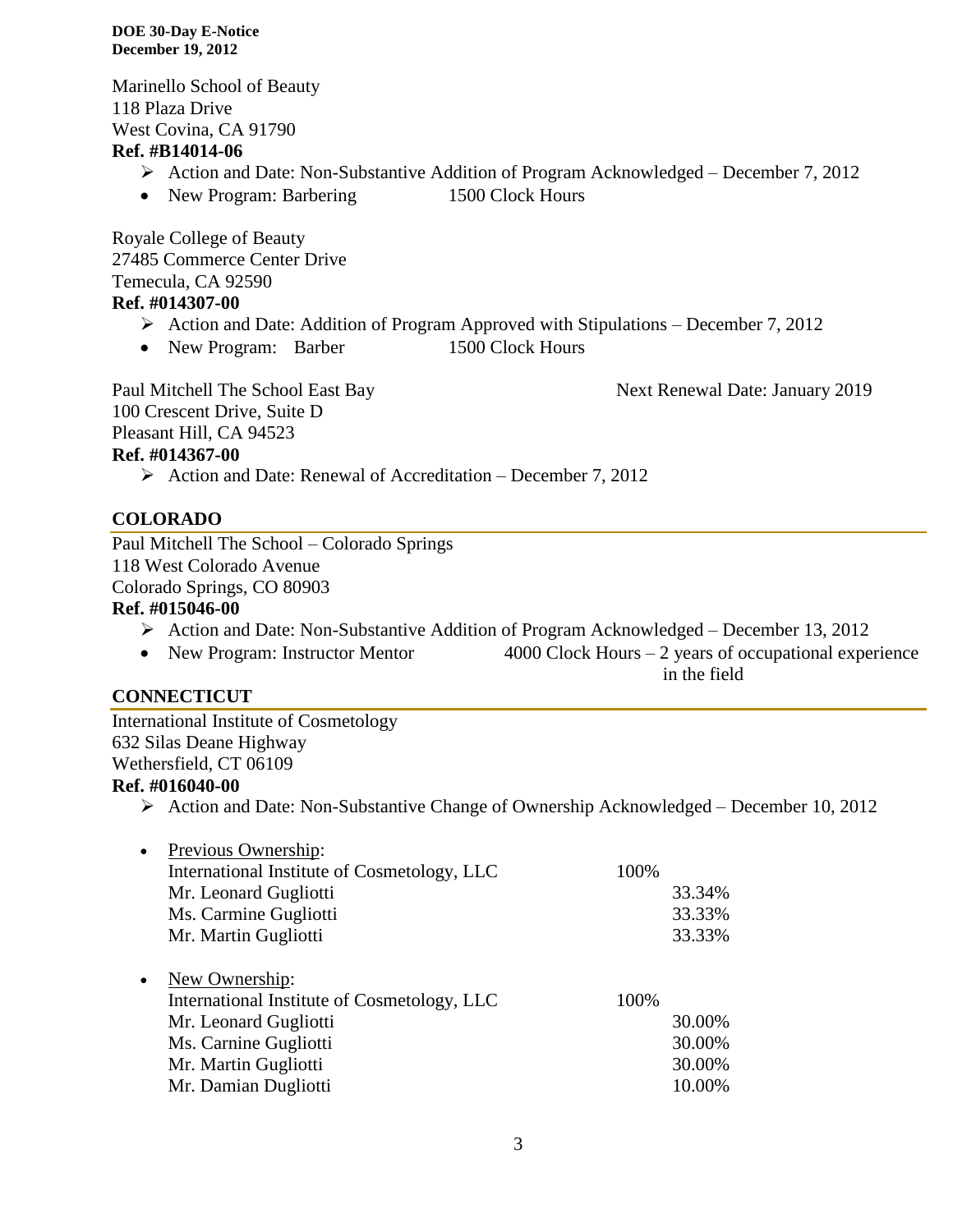International Institute of Cosmetology, LLC 65 Whiting Street Plainville, CT 06062

### **Ref. #P16040-01**

 $\triangleright$  Action and Date: Non-Substantive Change of Ownership Acknowledged – December 10, 2012

| $\bullet$ | Previous Ownership:                         |      |        |
|-----------|---------------------------------------------|------|--------|
|           | International Institute of Cosmetology, LLC | 100% |        |
|           | Mr. Leonard Gugliotti                       |      | 33.34% |
|           | Ms. Carmine Gugliotti                       |      | 33.33% |
|           | Mr. Martin Gugliotti                        |      | 33.33% |
| $\bullet$ | New Ownership:                              |      |        |
|           | International Institute of Cosmetology, LLC | 100% |        |
|           | Mr. Leonard Gugliotti                       |      | 30.00% |
|           | Ms. Carnine Gugliotti                       |      | 30.00% |
|           | Mr. Martin Gugliotti                        |      | 30.00% |
|           | Mr. Damian Dugliotti                        |      | 10.00% |

#### **FLORIDA**

Port St. Lucie Beauty Academy 10036 South U.S. Highway 1 Port St. Lucie, FL 34952 **Ref. #B19071-01**

- Action and Date: Non-Substantive Addition of Program Acknowledged (Met Stipulation) December 7, 2012
- New Program: Massage Therapy 600 Clock Hours

Toni & Guy Hairdressing Academy 8206 Philips Highway, Suite 33 Jacksonville, FL 32256

### **Ref. #019009-00**

- $\triangleright$  Action and Date: Change of Location and Change of Name Approved with a Stipulation December 7, 2012
- Previous Location: 3530 Beach Boulevard, Jacksonville, FL 32207
- New Location: 8206 Philips Highway, Suite 33, Jacksonville, FL 32256
- Previous Name: Riverside Hairstyling Academy
- New Name: Toni & Guy Hairdressing Academy

10601 San Jose Boulevard, Suite 7 Previous Ref. #P19116-01 Jacksonville, FL 32257 **Ref. #B19116-01**

Aveda Institute Jacksonville Next Renewal Date: September 2016

Action and Date: Full Additional Location Accreditation Granted – December 7, 2012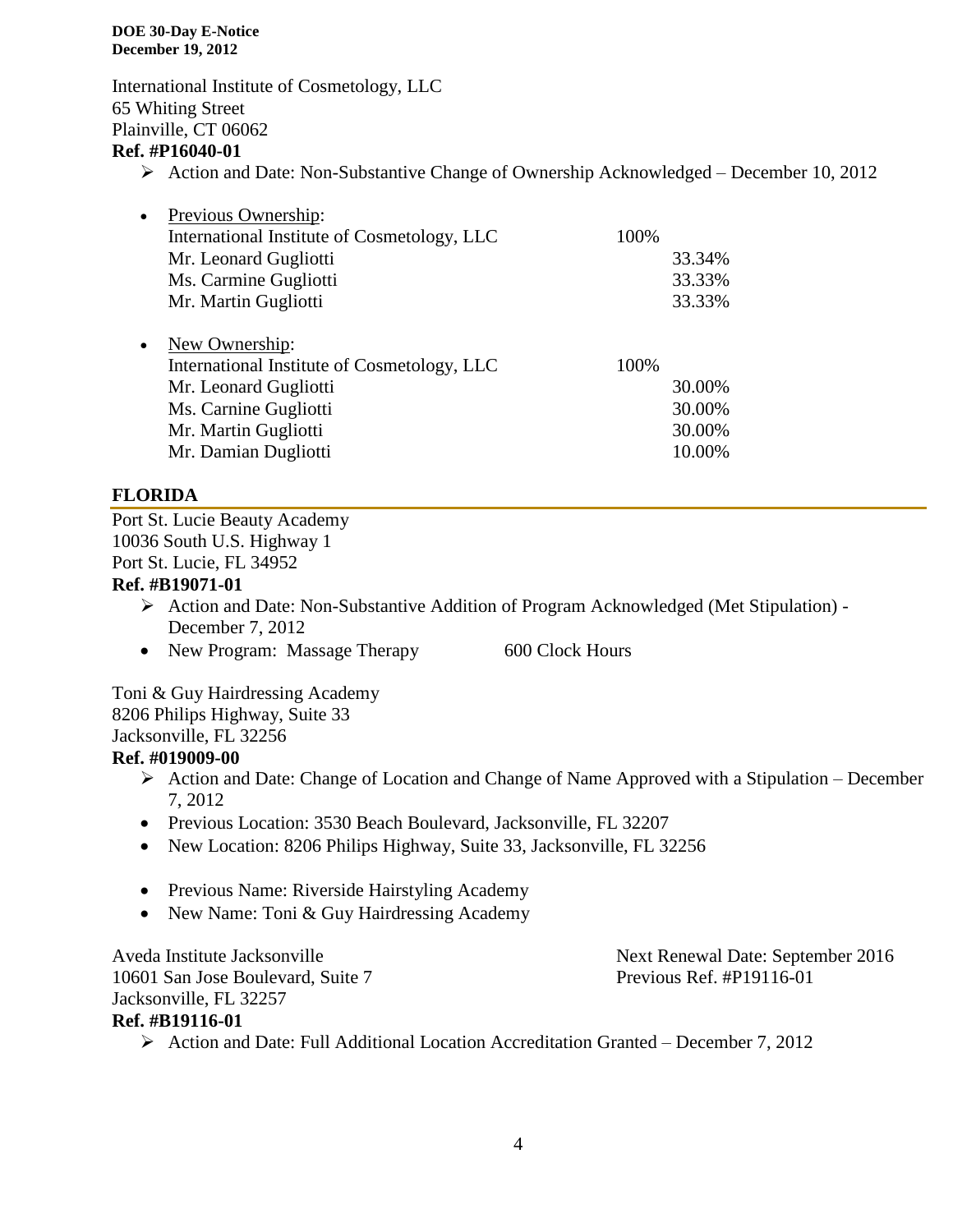The Salon Professional Academy Next Renewal Date: September 2018

11915 County Road 103 The Villages, FL 32162 **Ref. #019125-00**

 $\triangleright$  Action and Date: Renewal of Accreditation – December 7, 2012

Paul Mitchell The School Orlando 1285 Oviedo Mall Oviedo, FL 32765 **Ref. #B54029-03**

- $\triangleright$  Action and Date: Change of Location Approved with a Stipulation December 7, 2012
- Previous Location: 1271 Semoran Boulevard, Suite 131, Casselberry, FL 32707
- New Location: 1285 Oviedo Mall, Oviedo, FL 32765

#### **GEORGIA**

The Hair Academy Inc. 511 Telfair Street Dublin, GA 31021

### **Ref. #020032-00**

- $\triangleright$  Action and Date: Change of Location and Change of Name Approved December 7, 2012
- Previous Location: 400 West Moore Street, Dublin, GA 31021
- New Location: 511 Telfair Street, Dublin, GA 31021
- Previous Name: KeVosNik School of Hair Design, Inc.
- New Name: The Hair Academy Inc.

Fayette Beauty Academy, Inc. 386 North Glynn Street Fayetteville, GA 30214 **Ref. #020026-00**

 $\triangleright$  Action and Date: Change of Control Approved with a Stipulation-November 29, 2012

| • Previous Ownership:        |      |
|------------------------------|------|
| Fayette Beauty Academy, Inc. | 100% |
| Ms. Barbara Heaton           | 100% |
|                              |      |

• New Ownership: Ritz Beauty Academy, LLC 100% Ms. Rita Addo- Minta 100%

Empire Beauty School Previous Ref. #A48017-13 3241 Washington Road Washington's Corner Shopping Center Augusta, GA 30907 **Ref. #P48017-13**

Action and Date: Provisional Additional Location Accreditation Granted – December 7, 2012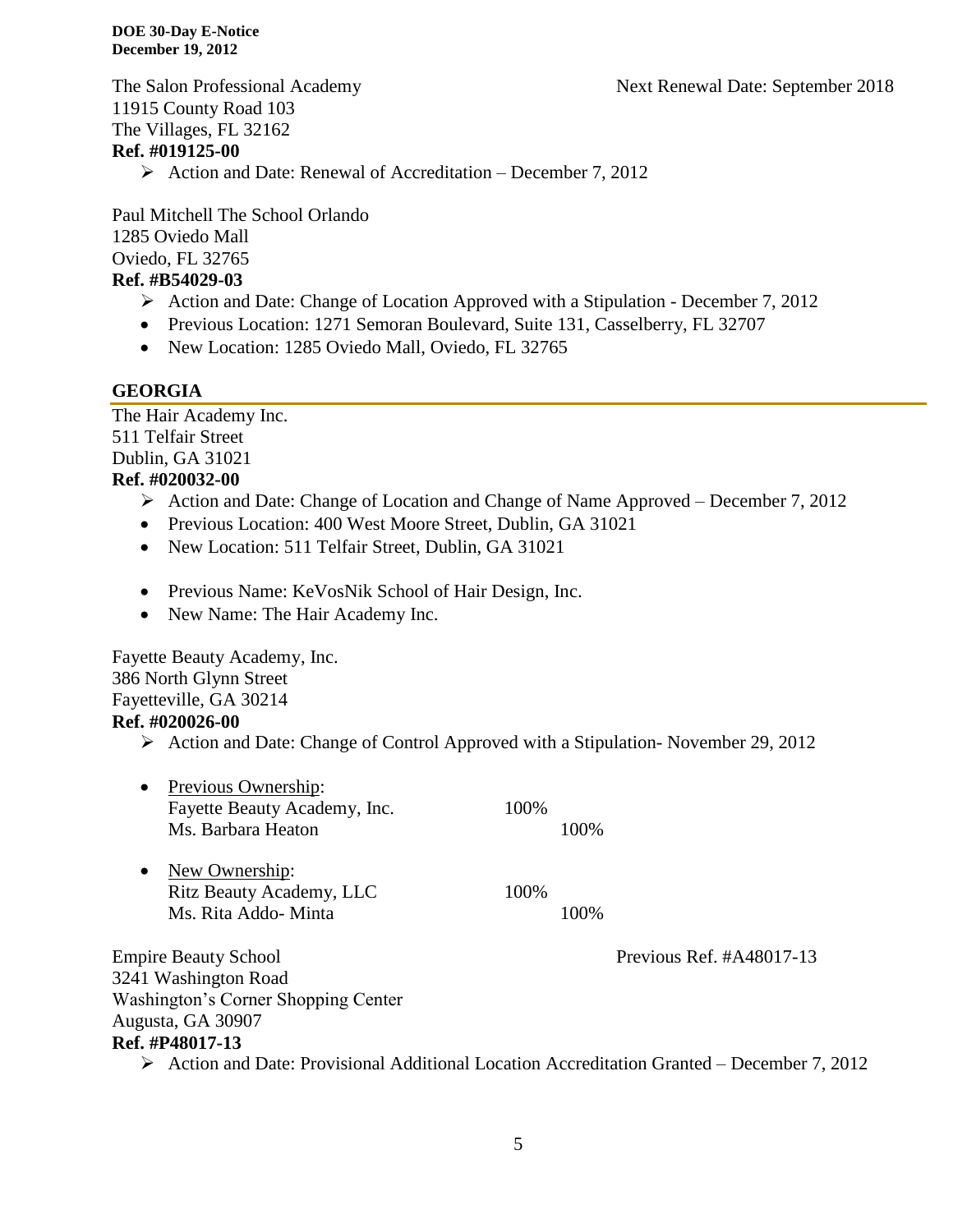### **IDAHO**

Joseph Charles Institute of Cosmetology 837 Pole Line Road, Suite 103 Twin Falls, ID 83301

### **Ref. #022008-00**

- $\triangleright$  Action and Date: Change of Control and Change of Name Approved (Met Stipulation) December 5, 2012
- Previous Ownership: The Stylist, Inc. 100% Mr. E. B. Scholes, Jr. 100%
- New Ownership: J.C. Institute LLC 100% NDR Shaw, Inc. 100% Nathan L. Shaw 100%
- Previous Name: Mr. Juan's College of Hair Design
- New Name: Joseph Charles Institute of Cosmetology

Joseph Charles Institute of Cosmetology 837 Pole Line Road, Suite 103 Twin Falls, ID 83301

### **Ref. #022008-00**

- Action and Date: Change of Location Approved December 7, 2012
- Previous Location: 586 Blue Lakes Boulevard North, Twin Falls, ID 83301
- New Location: 837 Pole Line Road, Suite 103, Twin Falls, ID 83301

### **ILLINOIS**

#### Bell Mar Beauty College 5717 West Cermak Road Cicero, IL 60804

#### **Ref. #023133-00**

 $\triangleright$  Action and Date: Change of Control Approved (Met Stipulation) – December 5, 2012

| 50% |
|-----|
| 50% |
|     |
|     |
|     |
| 51% |
| 49% |
|     |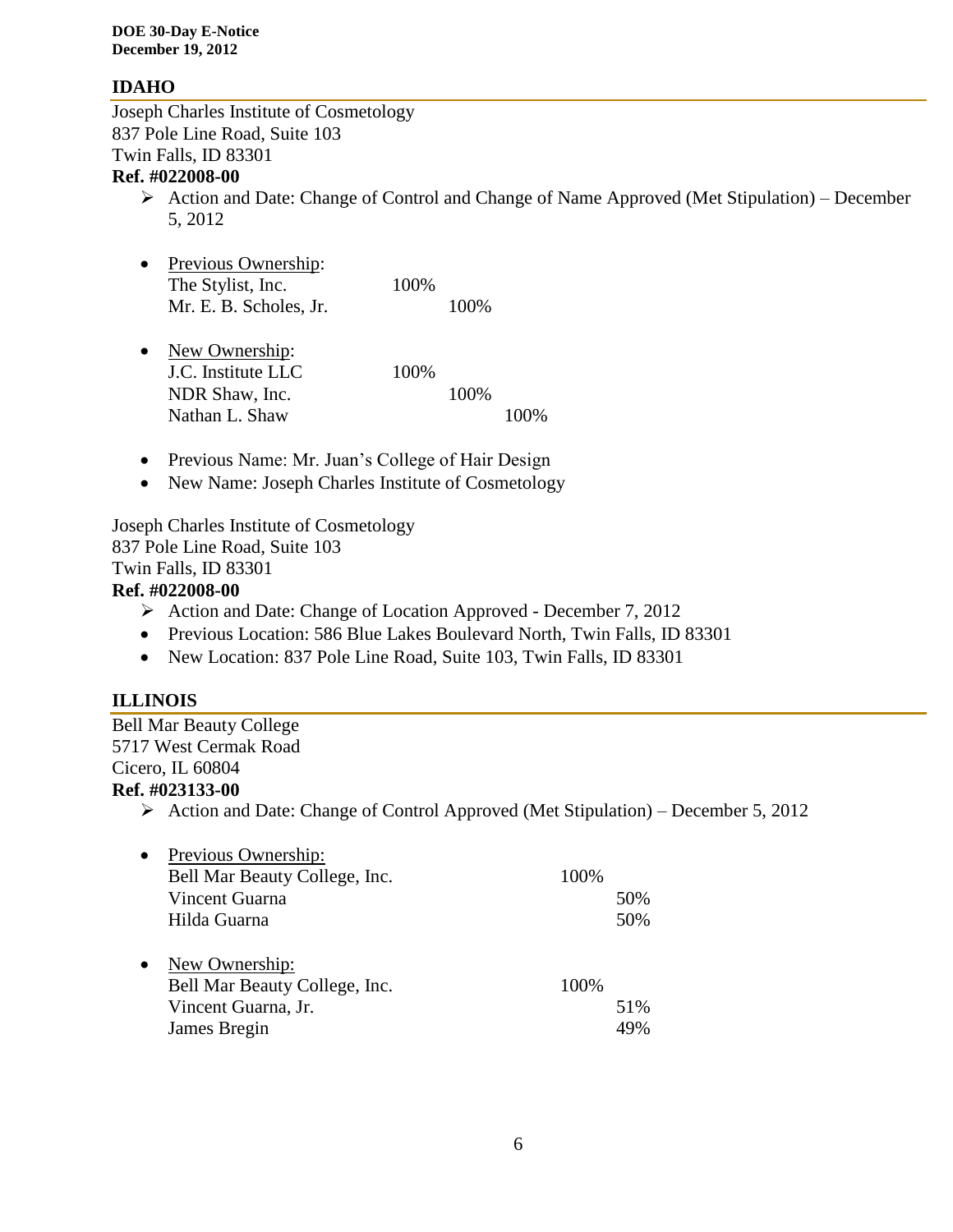Paul Mitchell The School Bradley 1600 North State Route 50 Room 522 Bourbonnais, IL 60914

### **Ref. #023152-00**

- $\triangleright$  Action and Date: Change of Name Approved December 7, 2012
- Previous Name: Paul Mitchell The School Bradley Campus
- New Name: Paul Mitchell The School Bradley
- New Alternate Name: Paul Mitchell The School

125 East Locust Canton, IL 61520

# **Ref. #023173-00**

 $\triangleright$  Action and Date: Renewal of Accreditation – December 7, 2012

Gwendolyn & Company DBA The Salon Professional Academy of Elgin 264 South Randall Road Elgin, IL 60123

#### **Ref. #023178-00**

 $\triangleright$  Action and Date: Withdrawal of Accreditation with the Right to Appeal and Placed on Probation – November 27, 2012

Gwendolyn & Company DBA The Salon Professional Academy of Elgin 264 South Randall Road

# Elgin, IL 60123

### **Ref. #023178-00**

- Action and Date: Change of Location Approved (Met Stipulation) November 28, 2012
- Previous Location: 1029 North Randall Road, Elgin, IL 60123
- New Location: 264 South Randall Road, Elgin, IL 60123

Calumet, IL 60409 **Ref. #023185-00**

Trenz Beauty Academy **Next Renewal Date: September 2015** 695 Wentworth Avenue Previous Ref. #I11081-00

 $\triangleright$  Action and Date: Initial Accreditation Granted – December 7, 2012

#### **INDIANA**

Hair Fashions by Kaye Beauty College Next Renewal Date: September 2018 6346 East 82nd Street Indianapolis, IN 46250 **Ref. #024047-00**  $\triangleright$  Action and Date: Renewal of Accreditation – December 7, 2012

Hair Fashions by Kaye Beauty College Next Renewal Date: September 2018 1111 South  $10^{th}$  Street Noblesville, IN 46060 **Ref. #024048-00**

 $\triangleright$  Action and Date: Renewal of Accreditation – December 7, 2012

Innovations Design Academy Next Renewal Date: September 2017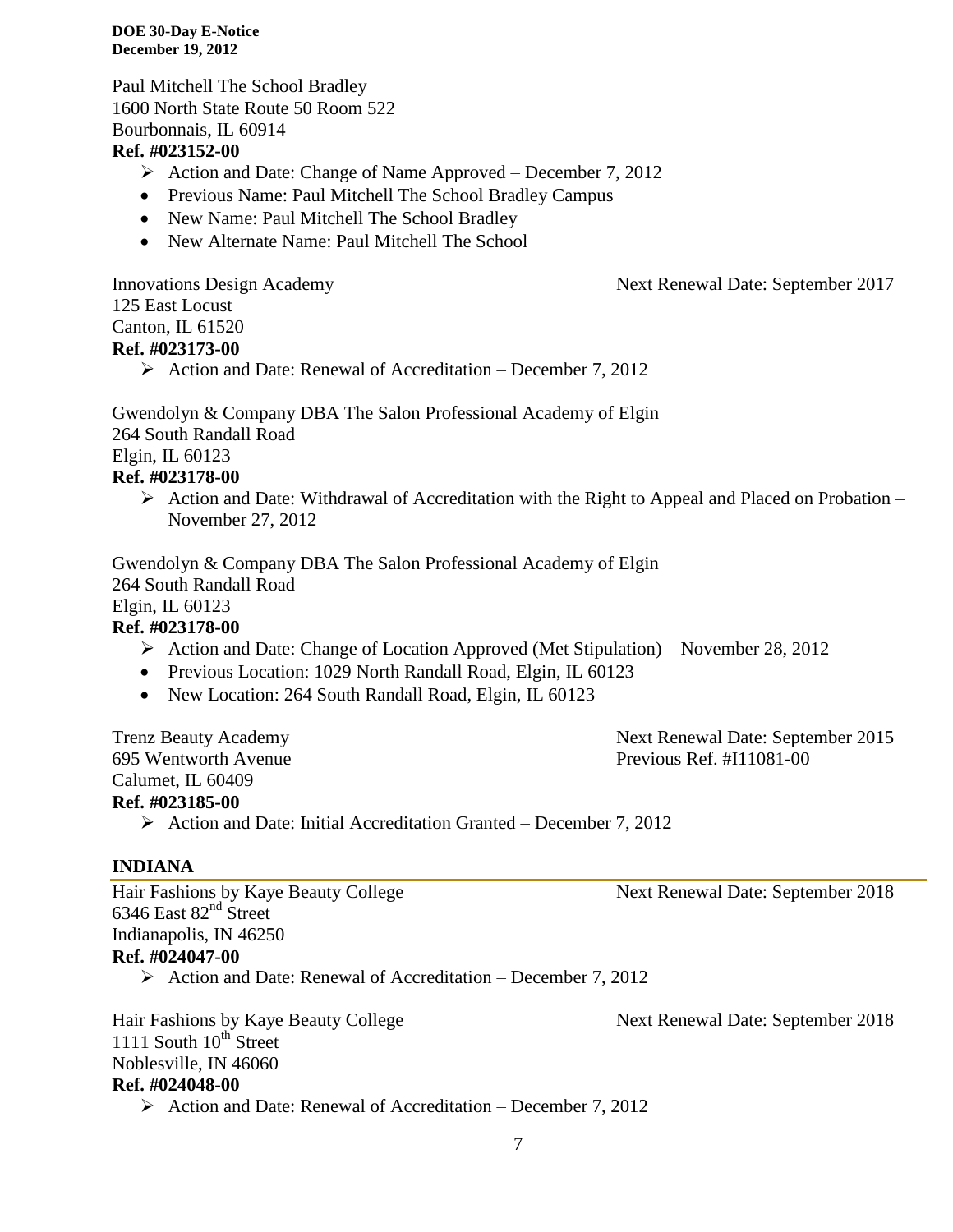Tricoci University of Beauty Culture LLC 9725 Crosspoint Commons Indianapolis, IN 46256

#### **Ref. #024080-00**

- $\triangleright$  Action and Date: Change of Name Approved December 7, 2012
- Previous Name: Honors Beauty College
- New Name: Tricoci University of Beauty Culture LLC
- New Alternate Names: Tricoci University; Honors Beauty College Campus and Tricoci University of Beauty Culture

The Salon Professional Academy 5545 Vogel Road Evansville, IN 47715

### **Ref. #024084-00**

- Action and Date: Non-Substantive Addition of Program Acknowledged November 19, 2012
- New Program: Instructor 1000 Clock Hours

#### **KANSAS**

Entourage Institute of Beauty & Esthetics 12004 West 95<sup>th</sup> Street Lenexa, KS 66215 **Ref. #026034-00**

 $\triangleright$  Action and Date: Institution Removed from Financial Monitoring – December 7, 2012

### **KENTUCKY**

Ideal Beauty Academy 10213 Linn Station Road Louisville, KY 40223 **Ref. #P24078-01**

 $\triangleright$  Action and Date: Provisional Additional Location Accreditation Continued – December 7, 2012

Mr. Jim's College of Cosmetology

2855 West Parrish Avenue

Owensboro, KY 42301

#### **Ref. #027043-00**

 $\triangleright$  Action and Date: Withdrawal of Accreditation with the Right to Appeal and Probation Continued – November 27, 2012

### **LOUISIANA**

Guy's Academy of Hair, Skin & Nails 1141 Shreveport Barksdale Highway Shreveport, LA 71105 **Ref. #028067-00**

- Action and Date: Non-Substantive Change in Program Length Acknowledged November 19, 2012
- Previous Program Length: Instructor Training 750 Clock Hours
- New Program Length: Instructor Training 600 Clock Hours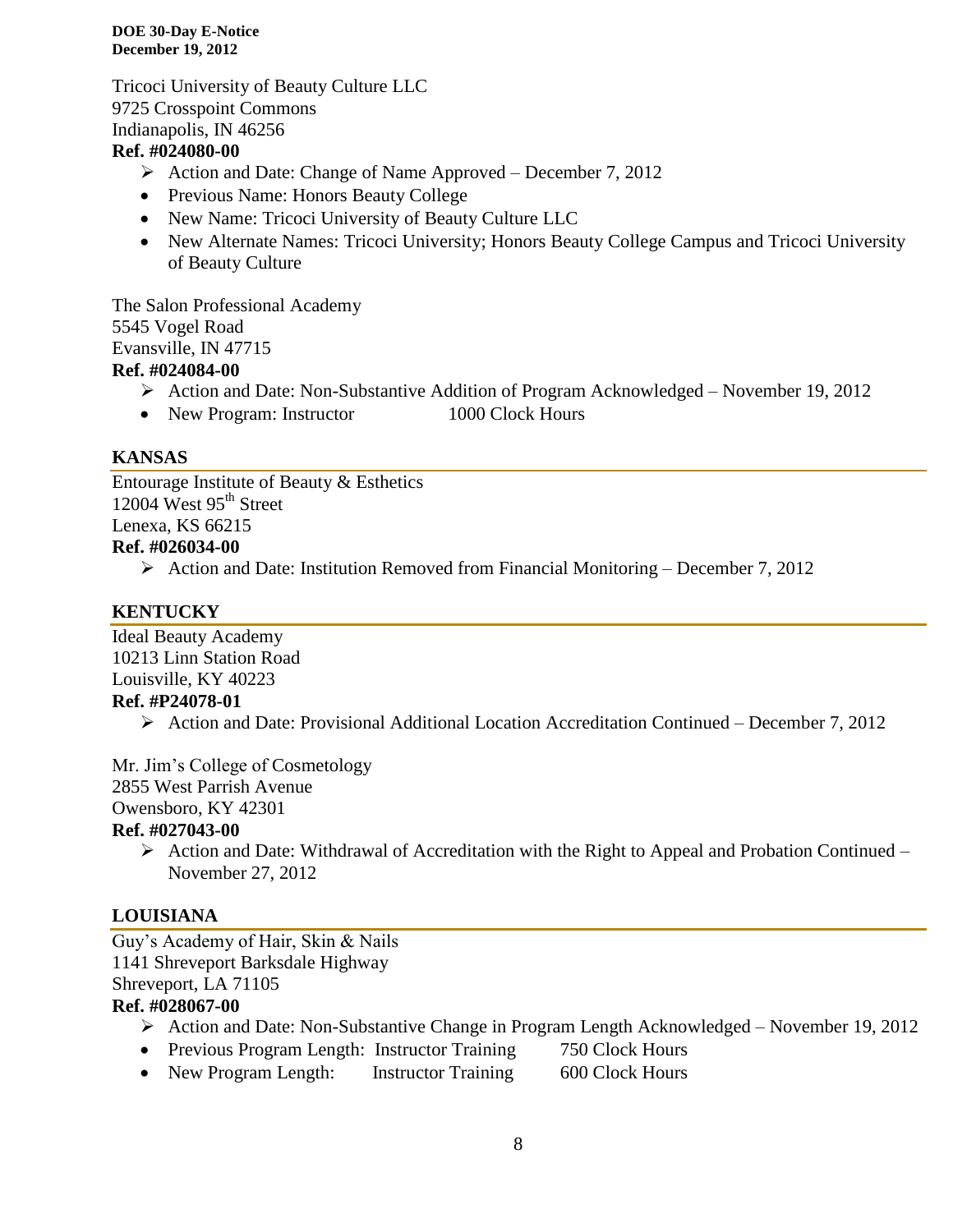208 Westside Drive Vidalia, LA 71373 **Ref. #B28079-02**

 $\triangleright$  Action and Date: Main to Additional Location Re-designation Approved – December 7, 2012

Alden's School of Cosmetology 2080 Main Street Baker, LA 70714 **Ref. #028084-00**

Action and Date: Institution Placed on Financial Reporting Requirement - November 27, 2012

#### **MASSACHUSETTS**

Rob Roy Academy Next Renewal Date: January 2019

One School Street Taunton, MA 02780

#### **Ref. #031006-00**

 $\triangleright$  Action and Date: Renewal of Accreditation – December 7, 2012

260 South Main Street Fall River, MA 02721

#### **Ref. #031008-00**

 $\triangleright$  Action and Date: Renewal of Accreditation – December 7, 2012

Elizabeth Grady School of Esthetics and Massage Therapy 222 Boston Avenue Medford, MA 02155 **Ref. #031037-00**

Action and Date: Institution Removed from Financial Monitoring and Probation – December 7, 2012

Ailano School of Cosmetology 541 West Street Brockton, MA 02301 **Ref. #031038-00**

Action and Date: Institution Removed from Financial Monitoring – December 7, 2012

### **MICHIGAN**

Scholars Cosmetology University Next Renewal Date: September 2018 4557 Washtenaw Avenue Ann Arbor, MI 48108 **Ref. #032124-00**  $\triangleright$  Action and Date: Renewal of Accreditation – December 7, 2012

Rob Roy Academy **Next Renewal Date: January 2019** 

Jonesville Beauty School Previous Ref. #028079-00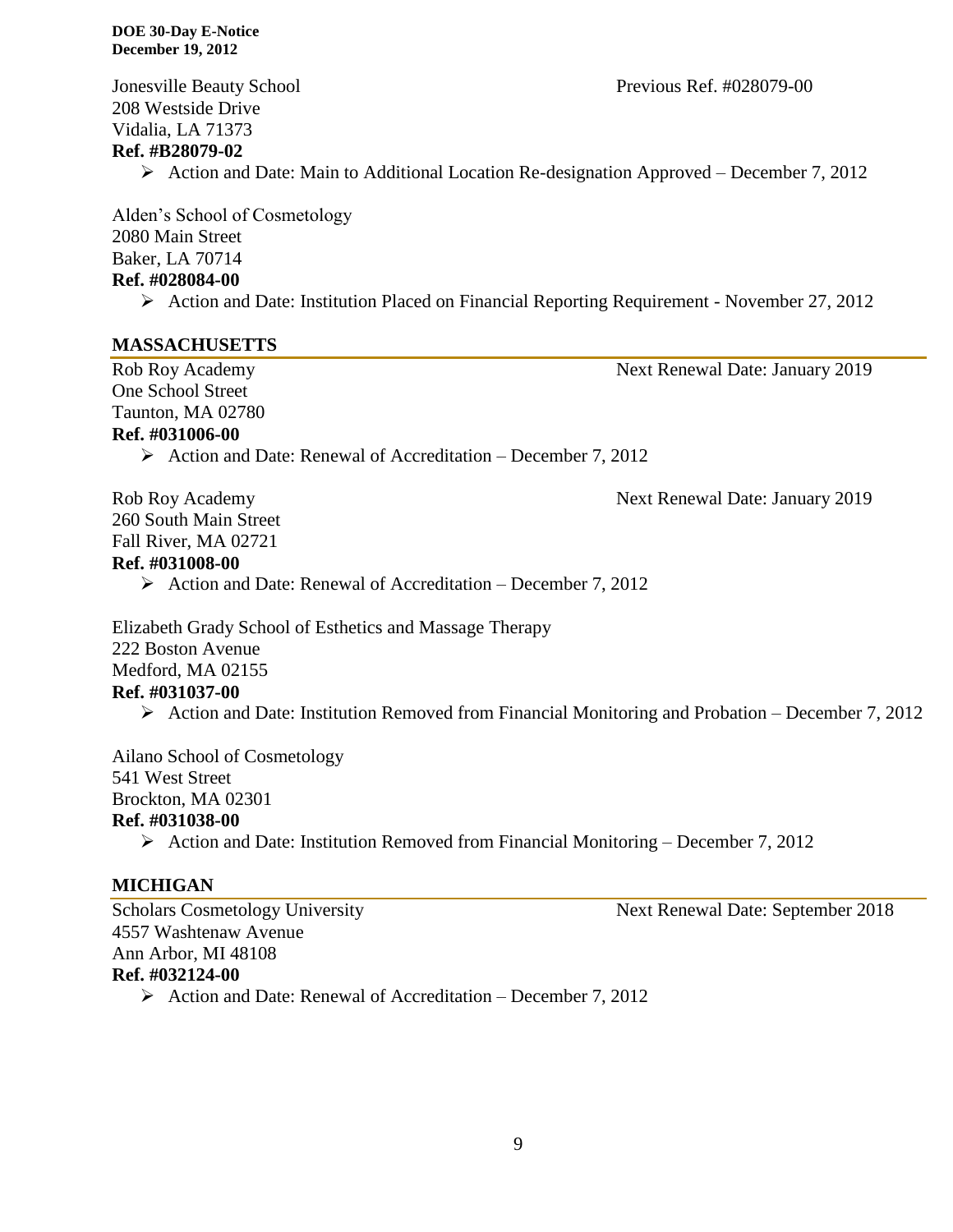#### **MINNESOTA**

4229 Highway 52 North Rochester, MN 55901 **Ref. #033039-00**

 $\triangleright$  Action and Date: Renewal of Accreditation – December 7, 2012

Park Avenue School of Cosmetology, Inc. 1919 South  $6<sup>th</sup>$  Street Brainerd, MN 56401 **Ref. #P33040-01**

Action and Date: Provisional Additional Location Accreditation Continued – December 7, 2012

Cosmetology Training Center

1701 Adams Street

Mankato, MN 56001

#### **Ref. #033041-00**

Action and Date: Institution Placed on Financial Monitoring – December 7, 2012

#### **MONTANA**

Dahl's College of Beauty 716 Central Avenue Great Falls, MT 59401

#### **Ref. #036004-00**

 $\triangleright$  Action and Date: Withdrawal of Accreditation with the Right to Appeal and Placed on Probation – November 27, 2012

#### **NEBRASKA**

Joseph's College of Beauty 3415 West State Street Grand Island, NE 68801 **Ref. #B37012-01**

- $\triangleright$  Action and Date: Change of Location Approved December 7, 2012
- Previous Location: 305 West  $3<sup>rd</sup>$  Street, Grand Island, NE 68801
- New Location: 3415 West State Street, Grand Island, NE 68801

#### **NEW YORK**

Carsten Institute of Cosmetology Next Renewal Date: May 2016 22 East  $17<sup>th</sup>$  Street,  $2<sup>nd</sup>$  Floor New York, NY 10003 **Ref. #B12056-01**

 $\triangleright$  Action and Date: Renewal of Accreditation – December 7, 2012

Lia Schorr Institute of Cosmetic Skin Care Training, Inc. 686 Lexington Avenue New York, NY 10022 **Ref. #042100-00**

 $\triangleright$  Action and Date: Probation Continued – December 7, 2012

Rochester School of Hair Design Next Renewal Date: January 2019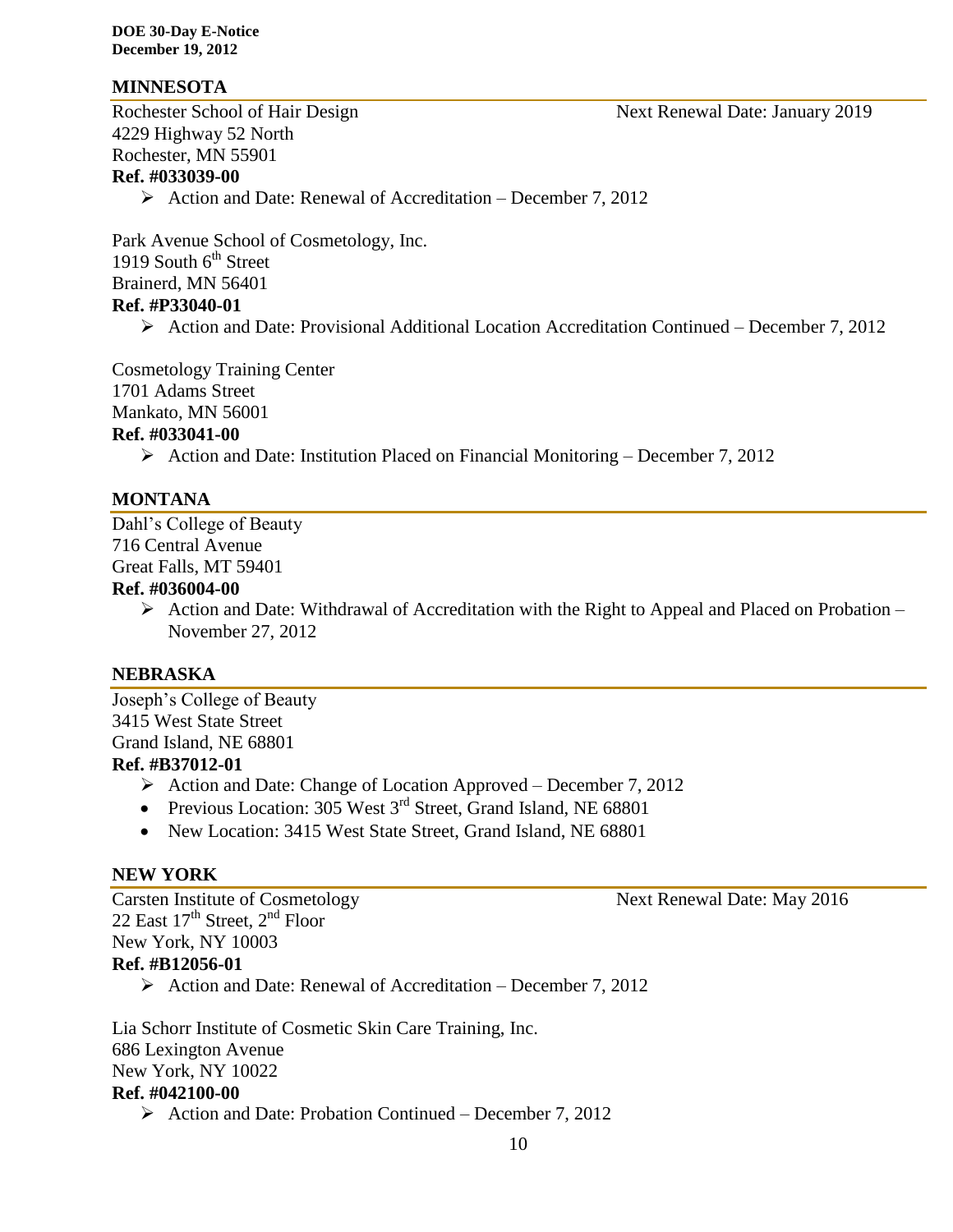### **NORTH CAROLINA**

\*Regina's College of Beauty 1201 Stafford Street, Suite B-2 Monroe, NC 28110

#### **Ref. #043039-00**

- Action and Date: Notification of Address Change Acknowledged- December 5, 2012
- Previous Address: 1201 Stafford Street, Suite B, Monroe, NC 28110
- New Address: 1201 Stafford Street, Suite B-2, Monroe, NC 28110

**\* This letter acknowledges a change of the institution's postal/mailing address and not a change in the physical location of the institution.**

### **OHIO**

Raphael's School of Beauty Culture Inc. Next Renewal Date: January 2019 2445 West State Street Alliance, OH 44601

#### **Ref. #045086-00**

 $\triangleright$  Action and Date: Renewal of Accreditation – December 7, 2012

Raphael's School of Beauty Culture Inc. Next Renewal Date: January 2019

24761 Lorain Road

North Olmstead, OH 44070

#### **Ref. #B45086-01**

 $\triangleright$  Action and Date: Renewal of Accreditation – December 7, 2012

### **OREGON**

8307 South East Monterey Avenue Clackamas, OR 97086 **Ref. #047009-00**

 $\triangleright$  Action and Date: Renewal of Accreditation- December 7, 2012

Northwest College Next Renewal Date: January 2016 1049 South West Baseline Road, Suite E Hillsboro, OR 97123

### **Ref. #B47009-01**

Action and Date: Renewal of Accreditation- December 7, 2012

Northwest College Next Renewal Date: January 2016 4200 Southwest Watson Avenue Beaverton, OR 97005 **Ref. #B47009-02** Action and Date: Renewal of Accreditation and Probation Removed- December 7, 2012

11

Northwest College Next Renewal Date: January 2016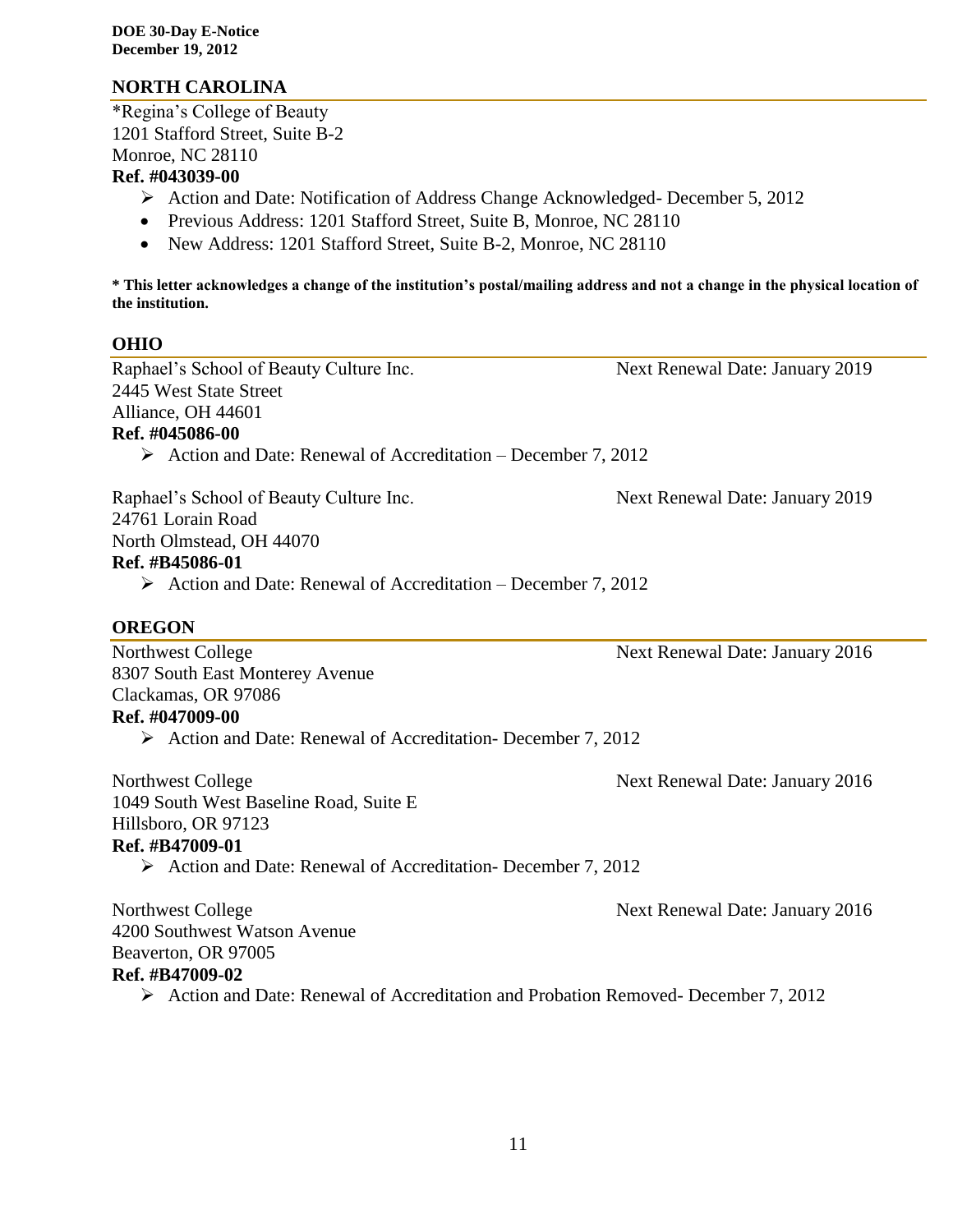### **PENNSYLVANIA**

Divine Crown Academy of Cosmetology 101 South  $25<sup>th</sup>$  Street, Suite 50 Harrisburg, PA 17104 **Ref. #I10091-00**

### Action and Date: Non-Substantive Addition of Program Acknowledged – November 29, 2012

• New Program: Nail Technician & Esthetics Combo 600 Clock Hours

Venus Beauty Academy **Next Renewal Date: May 2017** 

1033 Chester Pike Sharon Hill, PA 19079 **Ref. #048053-00**

 $\triangleright$  Action and Date: Renewal of Accreditation- December 7, 2012

Jolie Health and Beauty Academy 125 North Wilkes Barre Boulevard Wilkes-Barre, PA 18702 **Ref. #048083-00**

- $\triangleright$  Action and Date: Change of Name Approved December 7, 2012
- Previous Name: Jolie Hair and Beauty Academy of Wilkes Barre
- New Name: Jolie Health and Beauty Academy
- New Alternate Name: Jolie Hair and Beauty Academy

Metro Beauty Academy, LLC 4977 Medical Center Circle Allentown, PA 18106 **Ref. #048124-00**

- $\triangleright$  Action and Date: Addition of Program Approved December 7, 2012
- New Program: Massage Therapy 700 Clock Hours

Metro Beauty Academy, LLC Next Renewal Date: May 2017 4977 Medical Center Circle Allentown, PA 18106 **Ref. #048124-00**

- 
- Action and Date: Renewal of Accreditation with Commission Directive- December 7, 2012

World A Cuts Barber Institute 121 North George Street York, PA 17401 **Ref. #048126-00**

> $\triangleright$  Action and Date: Withdrawal of Accreditation with the Right to Appeal and Placed on Probation – November 27, 2012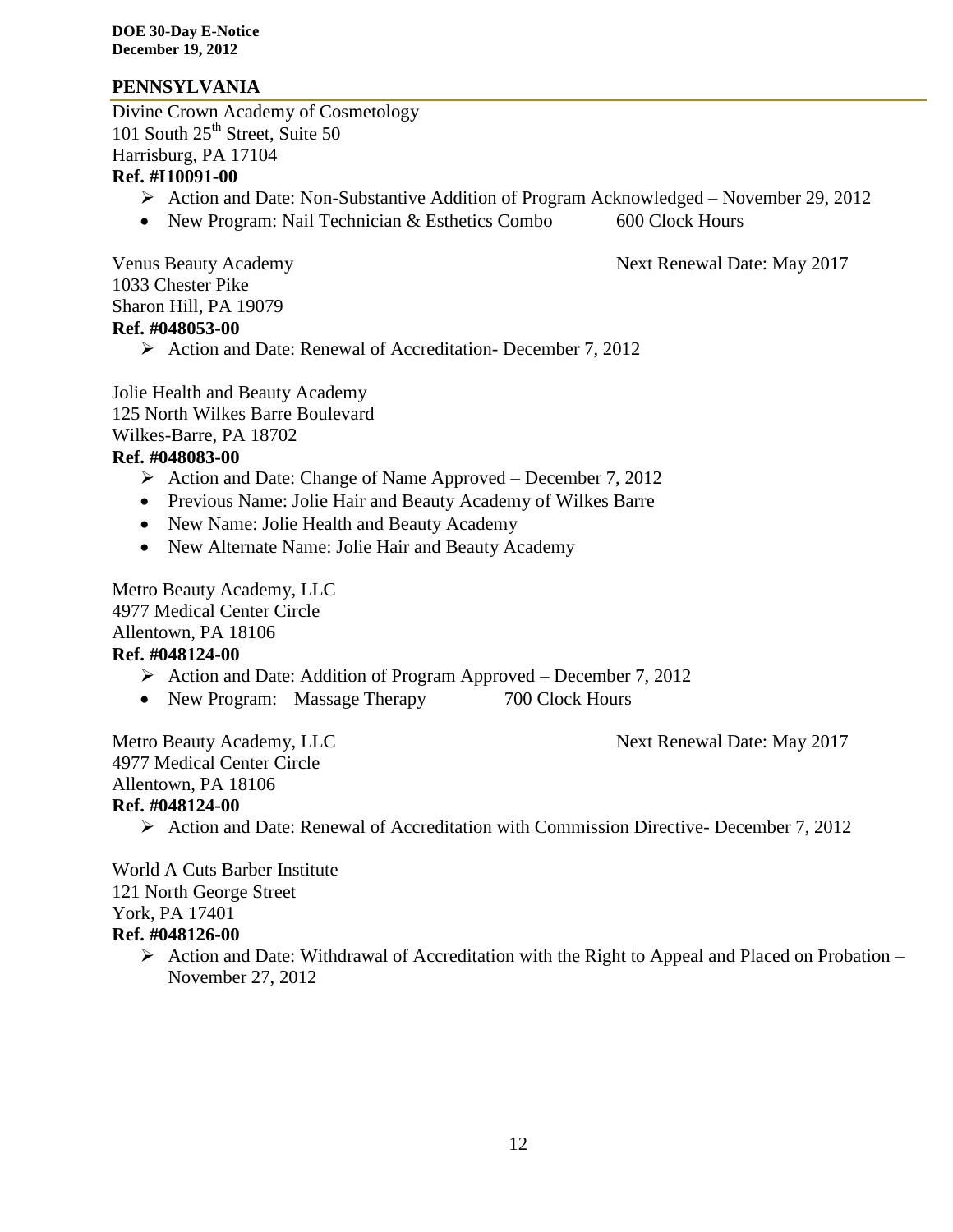#### **SOUTH CAROLINA**

Salon 496 Barber Academy 496 South Pleasantburg Drive Greenville, SC 29607

#### **Ref. #050038-00**

- $\triangleright$  Action and Date: Non-Substantive Expansion of Campus Acknowledged December 5, 2012
- Expanded Campus Facility: 496 South Pleasantburg Drive, #E, Greenville, SC 29607

Salon 496 Barber Academy Next Renewal Date: January 2015 496 South Pleasantburg Drive Greenville, SC 29607 **Ref. #050038-00**

 $\triangleright$  Action and Date: Renewal of Accreditation with a Commission Directive – December 7, 2012

#### **TENNESSEE**

Paul Mitchell the School Memphis Previous Ref. #B28079-02 8000 US Highway 64, Suite 108 Bartlett, TN 38113 **Ref. #028079-00**

Action and Date: Additional Location to Main Re-designation Approved- December 7, 2012

Paul Mitchell the School Knoxville 8330 Kingston Pike Knoxville, TN 37919 **Ref. #052005-00**

 $\triangleright$  Action and Date: Change of Control – December 7, 2012

| $\bullet$ | Previous Ownership:  |      |     |
|-----------|----------------------|------|-----|
|           | PMTN Knoxville, LLC. | 100% |     |
|           | Dale Jones           |      | 55% |
|           | Alexia J. DeJoria    |      | 10% |
|           | Michaeline DeJoria   |      | 10% |
|           | George Houk          |      | 10% |
|           |                      |      |     |

| $\bullet$ | New Ownership:         |      |
|-----------|------------------------|------|
|           | PMTN Knoxville, LLC.   | 100% |
|           | Dale Jones             | 45%  |
|           | Alexia J. DeJoria      | 10%  |
|           | Michaeline DeJoria     | 10%  |
|           | George Houk            | 10%  |
|           | <b>Anthony Langone</b> | 10%  |
|           | Kevin Johnson          | 5%   |
|           | Susan Waggoner         | 5%   |
|           | <b>James Daughtry</b>  | 5%   |
|           |                        |      |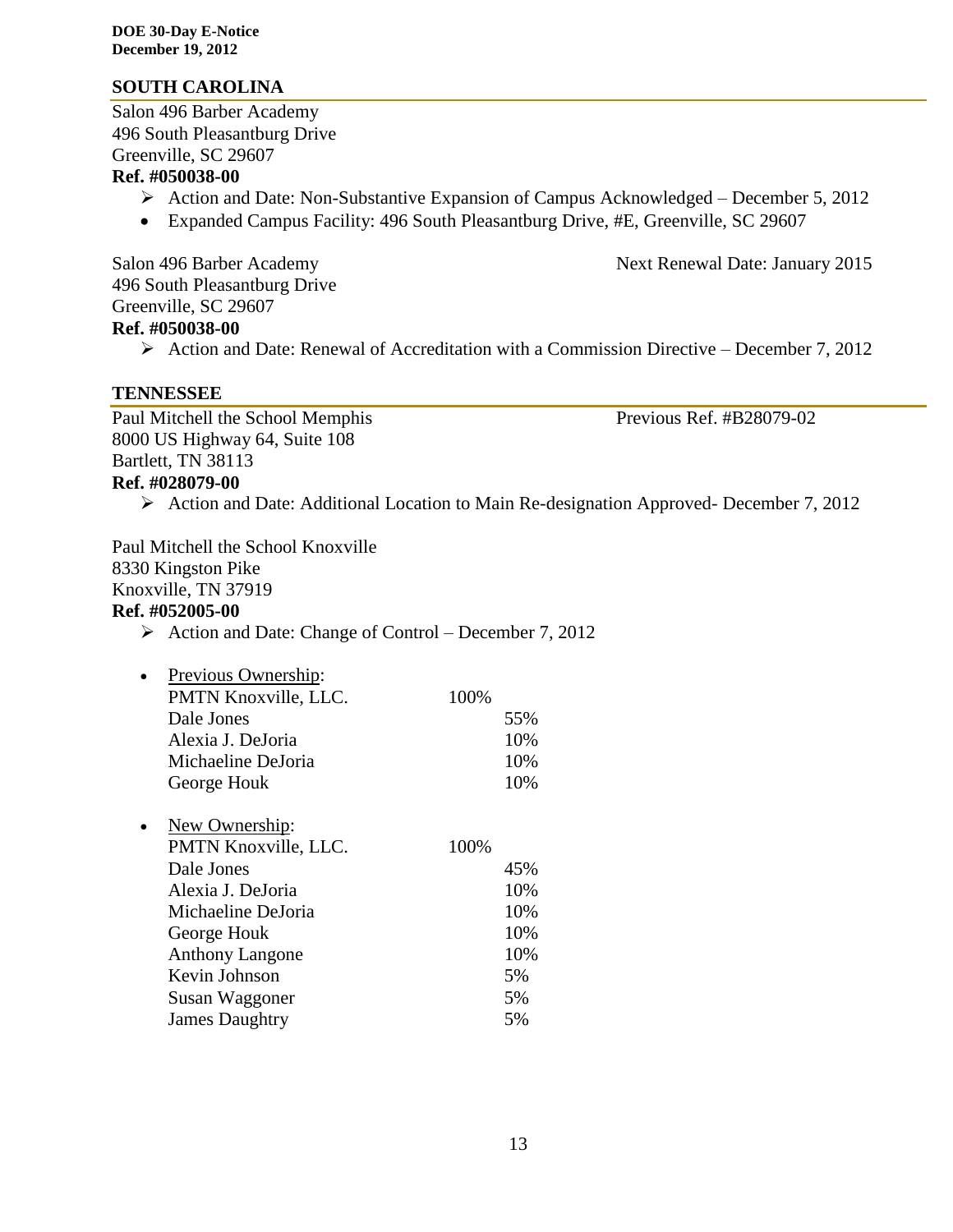### **TEXAS**

Preparing People Barber Styling College 3125 Martin Luther King Jr. Boulevard Dallas, TX 75215 **Ref. #I11048-00** Action and Date: Non-Substantive Change in Program Length Acknowledged – December 17, 2012 • Previous Program Length: Barber Instructor 1000 Clock Hours • New Program Length: Barber Instructor 750 Clock Hours Mextroplex Beauty School Next Renewal Date: January 2019 519 North Galloway Mesquite, TX 75149 **Ref. #053052-00**  $\triangleright$  Action and Date: Renewal of Accreditation – December 7, 2012 Charles & Sue's School of Hair Design Next Renewal Date: September 2017 1711 Briarcrest Drive Bryan, TX 77802 **Ref. #053067-00**  $\triangleright$  Action and Date: Renewal of Accreditation – December 7, 2012 Fort Worth Beauty School- Lake Worth 4601 Boat Club Road, Suite 113 Fort Worth, TX 76135 **Ref. #P53104-02** Action and Date: Provisional Additional Location Accreditation Continued – December 7, 2012 Paul Mitchell The School Austin 15635 Vision Drive, Suite 107 Pflugerville, TX 78660 **Ref. #053191-00** Action and Date: Non-Substantive Change in Program Length Acknowledged – December 17, 2012 • Previous Program Length: Instructor 250 Clock Hours • New Program Length: Instructor 500 Clock Hours

Texas Beauty College 3534 Denton Highway Haltom City, TX 76117 **Ref. #053199-00**

 $\triangleright$  Action and Date: Withdrawal of Accreditation with the Right to Appeal and Placed on Probation – November 27, 2012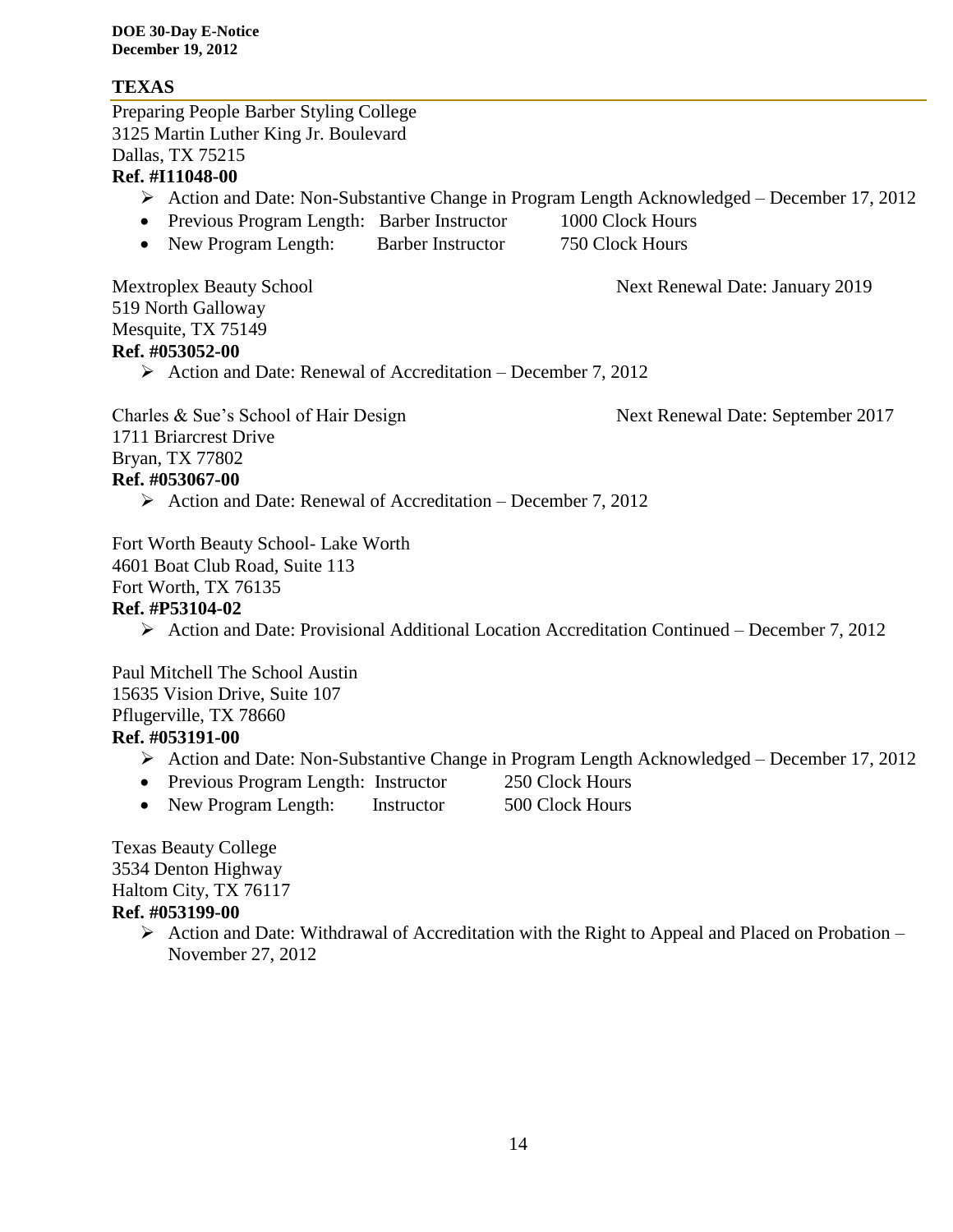Vogue Beauty Academy 6012 Ingram Road San Antonio, TX 78238 **Ref. #053206-00**

- Action and Date: Non-Substantive Change in Program Length Acknowledged December 14, 2012
- Previous Program Length: Student Instructor 250 Clock Hours
- New Program Length: Student Instructor 500 Clock Hours

Vogue College - McAllen 800 Fern Avenue McAllen, TX 78501 **Ref. #053207-00**

- Action and Date: Non-Substantive Change in Program Length Acknowledged December 14, 2012
- Previous Program Length: Student Instructor 250 Clock Hours
- New Program Length: Student Instructor 500 Clock Hours

Vogue College – San Antonio 1836 Fredricksburg Road San Antonio, TX 78201

# **Ref. #053208-00**

- Action and Date: Non-Substantive Change in Program Length Acknowledged December 14, 2012
- Previous Program Length: Student Instructor 250 Clock Hours
- New Program Length: Student Instructor 500 Clock Hours

### **UTAH**

Avalon School of Cosmetology Next Renewal Date: January 2017 1992 West Antelope Drive Layton, UT 84041 **Ref. #B12024-02** Action and Date: Renewal of Accreditation – December 7, 2012 Sherman Kendall's Academy of Beauty Arts & Science Next Renewal Date: January 2018 2230 South 700 East Salt Lake City, UT 84106 **Ref. #054020-00** Action and Date: Renewal of Accreditation and Change of Ownership Visit Acknowledged; Financial Monitoring Continued – December 7, 2012 Sherman Kendall's Academy of Beauty Arts & Science Next Renewal Date: September 2017

7353 South 900 East

Midvale, UT 84047

### **Ref. #054023-00**

 Action and Date: Renewal of Accreditation and Change of Ownership Visit Acknowledged; Financial Monitoring Continued – December 7, 2012

- 
- 

- 
-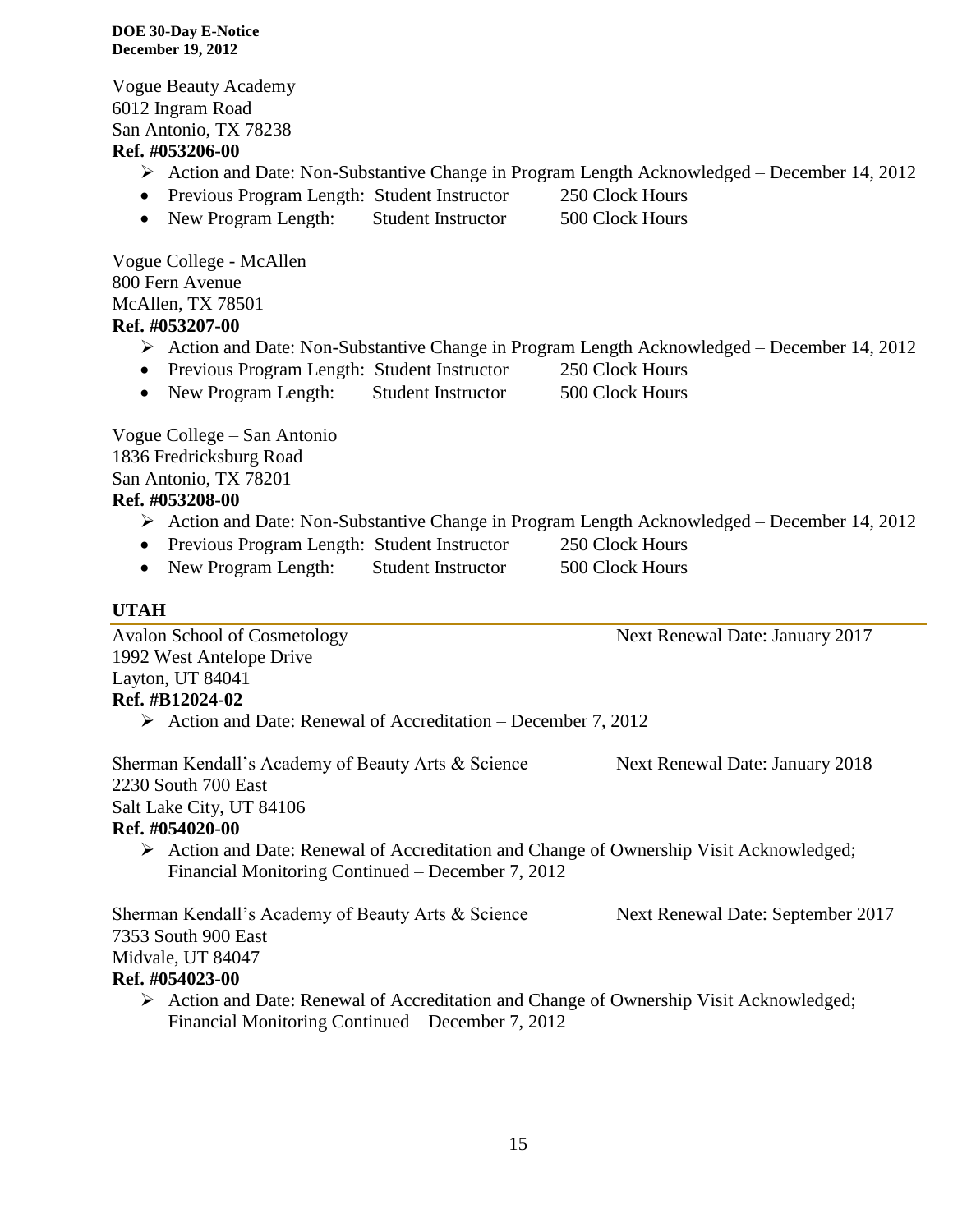The Skin Institute, LLC 552 North Dixie Drive St. George, UT 84770

### **Ref. #054051-00**

- $\triangleright$  Action and Date: Change of Location Approved December 7, 2012
- Previous Location: 992 North Westridge Drive, Building A, St. George, UT 84770
- New Location: 552 North Dixie Drive, St. George, UT 84770

Echelon Edge Academy of Hair, Skin & Nails 8932 South State Street Sandy, UT 84070

# **Ref. #054042-00**

- Action and Date: Change of Location Approved with a Stipulation December 7, 2012
- Previous Location: 11339 South 700 East, Sandy, UT 84070
- New Location: 8932 South State Street, Sandy, UT 84070

Image Works Academy of Hair Design, Inc. 77 East 800 North Spanish Fork, UT 84660

### **Ref. #054052-00**

 $\triangleright$  Action and Date: Withdrawal of Accreditation with the Right to Appeal and Probation Continued – November 27, 2012

Top Nails & Hair Beauty School LLC Next Renewal Date: May 2016 1735 West 5400 South Taylorsville, UT 84118

### **Ref. #054058-00**

 $\triangleright$  Action and Date: Renewal of Accreditation – December 7, 2012

### **WASHINGTON**

TONI & GUY Hairdressing Academy Next Renewal Date: September 2017 18336 Aurora Avenue North, Suite 103 Shoreline, WA 98133

**Ref. #057018-00**

Action and Date: Renewal of Accreditation and Probation Removed – December 7, 2012

Evergreen Beauty College Previous Ref. #A57058-01 1222 Bronson Way North Renton, WA 98057 **Ref. #P57058-01**

 Action and Date: Provisional Additional Location Accreditation Granted – December 7, 2012 GP Institute of Cosmetology 306 23rd Avenue South, #200 Seattle, WA 98144

#### **Ref. #057066-00**

 $\triangleright$  Action and Date: Withdrawal of Accreditation with the Right to Appeal and Placed on Probation – November 27, 2012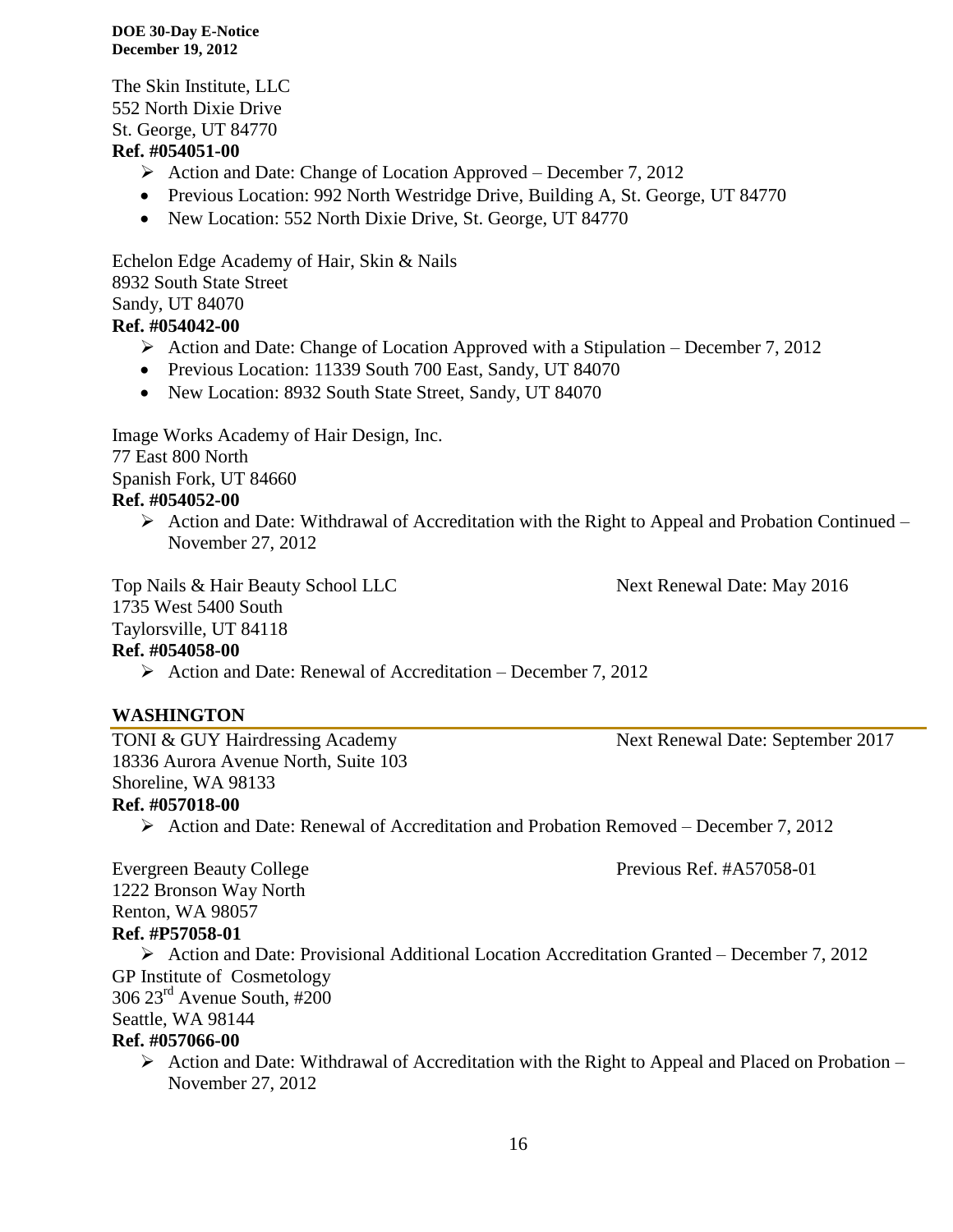The Salon Professional Academy Next Renewal Date: January 2019 3702 South Fife Street, Suite B102 Tacoma, WA 98409

#### **Ref. #057067-00**

 $\triangleright$  Action and Date: Renewal of Accreditation – December 7, 2012

1368 Jadwin Avenue Richland, WA 99354 **Ref. #057068-00**

Academy of Cosmetology LLC Next Renewal Date: January 2019

 $\triangleright$  Action and Date: Renewal of Accreditation – December 7, 2012

#### **WEST VIRGINIA**

Morgantown Beauty College, Inc. Next Renewal Date: September 2018

276 Walnut Street

Morgantown, WV 26505

### **Ref. #058013-00**

 $\triangleright$  Action and Date: Renewal of Accreditation – December 7, 2012

#### **WISCONSIN**

The Institute of Beauty and Wellness 327 East Saint Paul Avenue Milwaukee, WI 53202

#### **Ref. #059038-00**

- Action and Date: Non-Substantive Change in Program Length Acknowledged December 7, 2012
- Previous Program Length: International Beauty Therapist Program 1350 Clock Hours Cidesco Certification
- New Program Length: International Beauty Therapist Program 1550 Clock Hours Cidesco Certification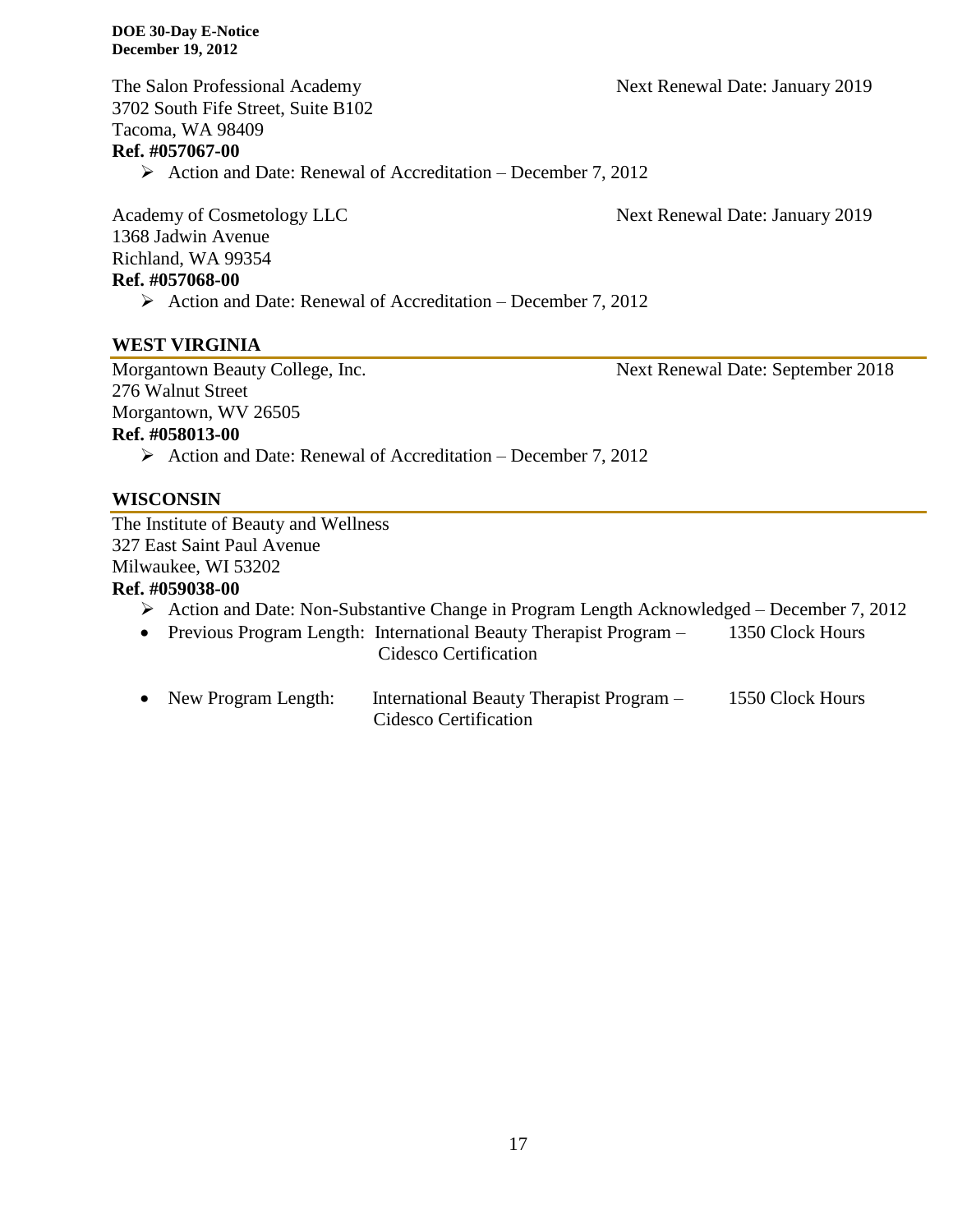#### **To The Following:**

### **United States Department of Education**

- **Ms. Kathleen Hochhalter- Special Assistant-- Administrative Actions & Appeals Division**
- **MS. Mary Gust- Director-- Administrative Actions & Appeals Division**
- **Department of Education Accreditation Division- USDOE-- Washington, DC**
- Ms. Cathy Sheffield- Accreditation & State Liaison Office-- USDOE--- Washington, DC
- **MS. Rachael Shultz- Accreditation and State Liaison Office-- USDOE --- Washington, DC**
- Ms. Lauren Pope- Administrative Actions and Appeals Services Group-- Washington, DC
- Ms. Patrice Fleming-Team Leader-- School Participation Team--- Boston/New York
- **MS. Betty Coughlin- Area Case Director-- School Participation Team--- Boston/New York**
- **MS. Tracy Nave-Team Leader-- School Participation Team--- Boston/New York**
- **Mr.** Christopher Curry- Team Leader-- School Participation Team--- Boston/New York
- Ms. Martina Fernandez-Rosario- Acting Area Case Director-- School Participation---
- **San Francisco/Seattle**
- **MS. Kerry O'Brien- Team Leader-- School Participation Team--- Denver**
- **Mr. Michael Frola- Area Case Director-- School Participation Team--- Philadelphia**
- **MS. Nancy Paula Gifford- Area Case Director-- School Participation Team--- Philadelphia**
- Ms. Sherrie Bell- Compliance Manager—School Participation Team--- Philadelphia
- **Mr. Jesus Moya- Team Leader-- School Participation Team--- Dallas**
- **MS. Kim Peeler- Team Leader-- School Participation Team--- Dallas**
- **Ms. Cynthia Thorton- Area Case Director for Region 6-- School Participation Team--- Dallas**
- **Mr.** Christopher Miller-Team Leader-- School Participation Team--- Atlanta
- **Mr.** Charles Engstrom- Area Case Director-- School Participation Team--- Atlanta
- Mr. Ralph Lobosco- Area Case Director-- School Participation Team--- Kansas City
- **Mr. Douglas Parrott- Area Case Director-- School Participation Team--- Chicago/Denver**
- **MS. Carolyn White-Team Director-- School Participation Team--- South Central**

#### **Accreditors**

- **Mr. Roger J. Williams- Executive Director-- ACCET**
- Mr. Michale McComis, Ed.D.- Executive Director-- ACCSCT
- **Mr.** Albert Gray, Ph.D.- Executive Director-- ACICS
- **Dr.** Gary Puckett- Executive Director-- COE

#### **State Authorities**

- Mr. Bob McKee- AL State Board of Cosmetology-- Montgomery, AL
- Ms. Theresa Bunch- AZ State Board of Cosmetology-- Tempe, AZ
- **Ms. Kelli Kersey- AR Department of Health (Section Chief, Cosmetology)**-- Little Rock, AR
- Mr. Charles Kirkpatrick- AR State Board of Barber Examiners-- Little Rock, AR
- Ms. Kristy Underwood- CA Board of Barbering & Cosmetology-- Sacramento, CA
- Ms. Christine Jones- CA Board of Barbering & Cosmetology-- Sacramento, CA
- **Ms. Pamela Goens- CO Office of Barber & Cosmetology Licensure-- Denver, CO**
- Mr. Douglas Parrott- Area Case Director-- School Participation Team—Denver, CO
- Ms. Janet Brancifort- CT Examining Board for Barbers, Hairdressers, & Cosmeticians-- Hartford, CT
- **Ms. Judy Letterman- DE Board of Cosmetology & Barbering-- Dover, DE**
- Mr. Clifford Cooks- DC Department of Consumer & Regulatory Affairs-- Washington, DC
- Ms. Robyn Barineau- FL State Board of Cosmetology & Barbers Board-- Tallahassee, FL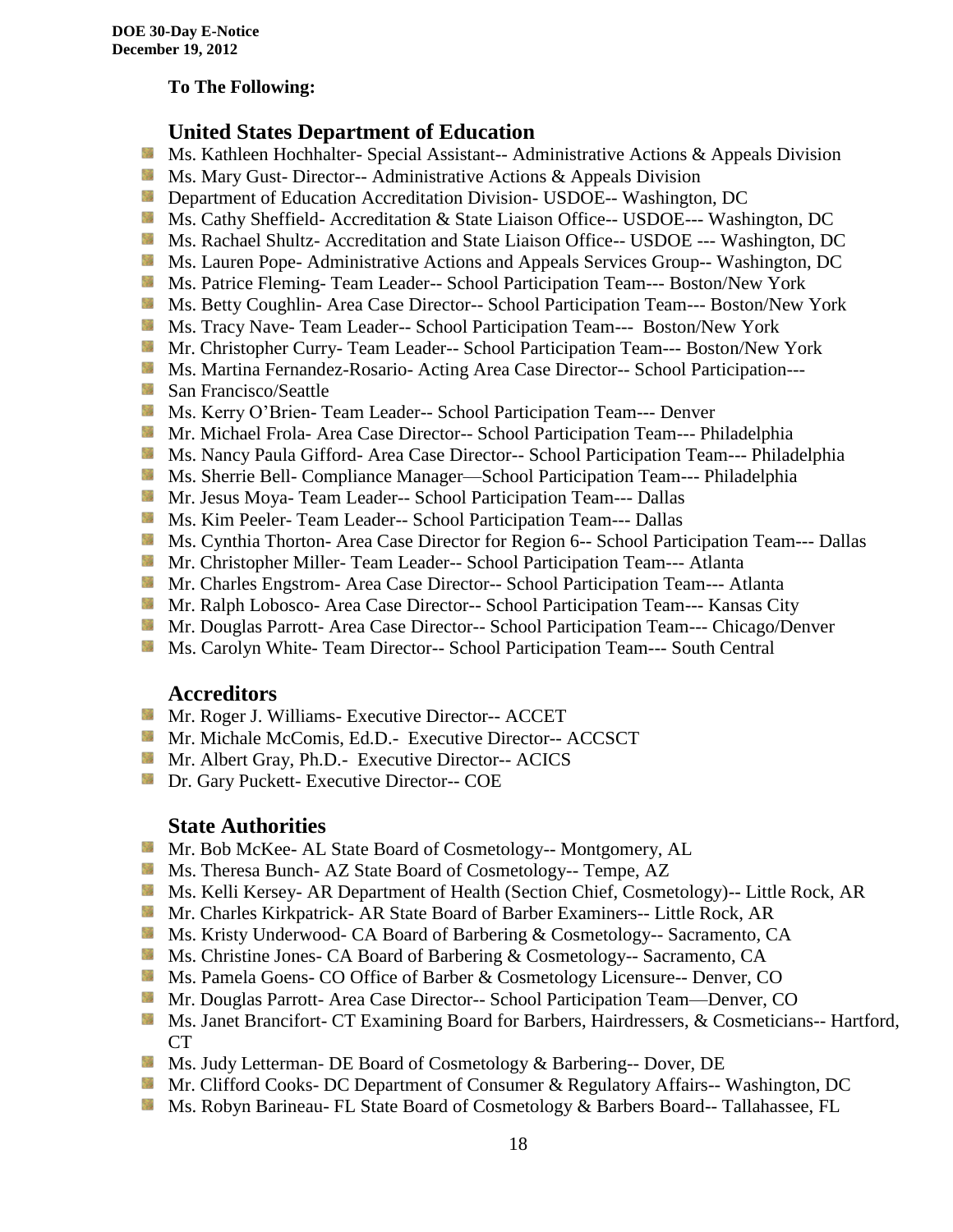- Mr. Josh Waters- GA State Board of Cosmetology & GA Board of Barbers-- Macon, GA
- Ms. Margaret Guerrero- Guam Board of Barbering & Cosmetology-- Mangilao, Guam
- **Ms. Laureen Kai- HI Barbering & Cosmetology Department-- Honolulu, HI**
- **Ms.** Tana Cory- ID Bureau of Occupational Licenses-- Boise, ID
- Mr. Todd Robertson- IL Division of Professional Regulation-- Springfield, IL
- **Mr. Joe Darnell- IL Division of Professional Regulation-- Springfield, IL**
- **Ms.** Tracy Hicks- IN Professional Licensing Agency-- Indianapolis, IN
- Ms. Rosemary Bonanno- IA Board of Cosmetology Examiners-- Des Moines, IA
- Side. Ms. Susan Reynolds- Iowa Board of Cosmetology Arts & Sciences—Des Moines, IA
- Ms. Mary Lou Davis- KS State Board of Cosmetology-- Topeka, KS
- **Mr. H.R. Vacek- KS State Barber Board-- Topeka, KS**
- 56 Mr. Charles Lykins- KY Board of Hairdressers & Cosmetologists-- Frankfort, KY
- **Mr. Steven Young- LA State Board of Cosmetology-- Baton Rouge, LA**
- **Ms. Latrice Matthews- LA Board of Barber Examiners-- Baton Rouge, LA**
- **Ms.** Geraldine Betts- ME Department of Professional & Financial Regulation-- Augusta, ME
- **Mr. Robert Wood- MD State Board of Cosmetologists-- Baltimore, MD**
- **Maryland State Board of Barbers- Baltimore, MD**
- Ms. Helen Peveri- MA Board of Cosmetology-- Boston, MA
- Ms. Mary Jayne Fay, Ed.D.- MA Department of Education-- Malden, MA
- Ms. Linda Clewley- MI State Board of Cosmetology-- Lansing, MI
- **Ms.** Gina Stauss- MN Board of Cosmetologist Examiners-- Minneapolis, MN
- Ms. Barbara Reid- MS State Board of Cosmetology-- Jackson, MS
- Ms. Emily Carroll- MO State Board of Cosmetology-- Jefferson City, MO
- **Ms.** Grace Berger- MT Board of Barbers & Cosmetologists-- Helena, MT
- **MS.** Kris Chiles- NE State Board of Cosmetology Examiners-- Lincoln, NE
- Nebraska Board of Barber Examiners- Lincoln, NE
- Ms. Nadine Griego- NV State Board of Cosmetology-- Las Vegas, NV
- **Nevada State Board of Massage Therapy- Las Vegas, NV**
- Ms. Kathryn Wantuck- NH State Board of Barbering, Cosmetology, and Esthetics-- Concord, NH
- Mr. Jay Malanga- NJ Board of Cosmetology & Hairstyling-- Newark, NJ
- **MS.** Antoinette Griego- NM State Board of Barbers & Cosmetologists-- Santa Fe, NM
- Ms. Jackie Holmes- New Mexico Massage Therapy Board-- Santa Fe, NM
- Ms. Kathleen McCoy- NY Department of State-Division of Licensing Services-- Albany, NY
- Ms. Carol Yates- NY State Education Department-Bureau of Proprietary School Supervision--Albany, NY
- Ms. Lynda Elliott- NC State Board of Cosmetic Art Examiners- Raleigh, NC
- **North Carolina Board of Barber Examiners- Raleigh, NC**
- **MS.** Sue Meier- ND State Board of Cosmetology-- Bismarck, ND
- Ms. Tona Stevenson- North Dakota State Board of Barber Examiners-- Dickenson, ND
- Mr. James P. Trakas- Executive Director-- OH State Board of Cosmetology--- Grove City, OH
- **Ms. Sherry Lewelling- OK Board of Cosmetology-- Oklahoma City, OK**
- Ms. Samantha Patnode- OR Health Licensing Agency-- Salem, OR
- **Ms. Kelly Diller-PA State Board of Cosmetology-- Harrisburg, PA**
- Mr. Juan Bigio Ramos, Ph.D.- PR General Council of Education-- San Juan, PR
- Mr. Enrique Martinez- PR Examining Board of Beauty-- San Juan, PR
- **Ms.** Gail Giuliano- RI State Board of Barbering & Hairdressing-- Providence, RI
- **Mr.** Eddie Jones- SC State Board of Cosmetology-- Columbia, SC
- **Ms. Kathryn Boyd- SD Cosmetology Commission-- Pierre, SD**
- Ms. Beverly Waller- TN Board of Cosmetology-- Nashville, TN